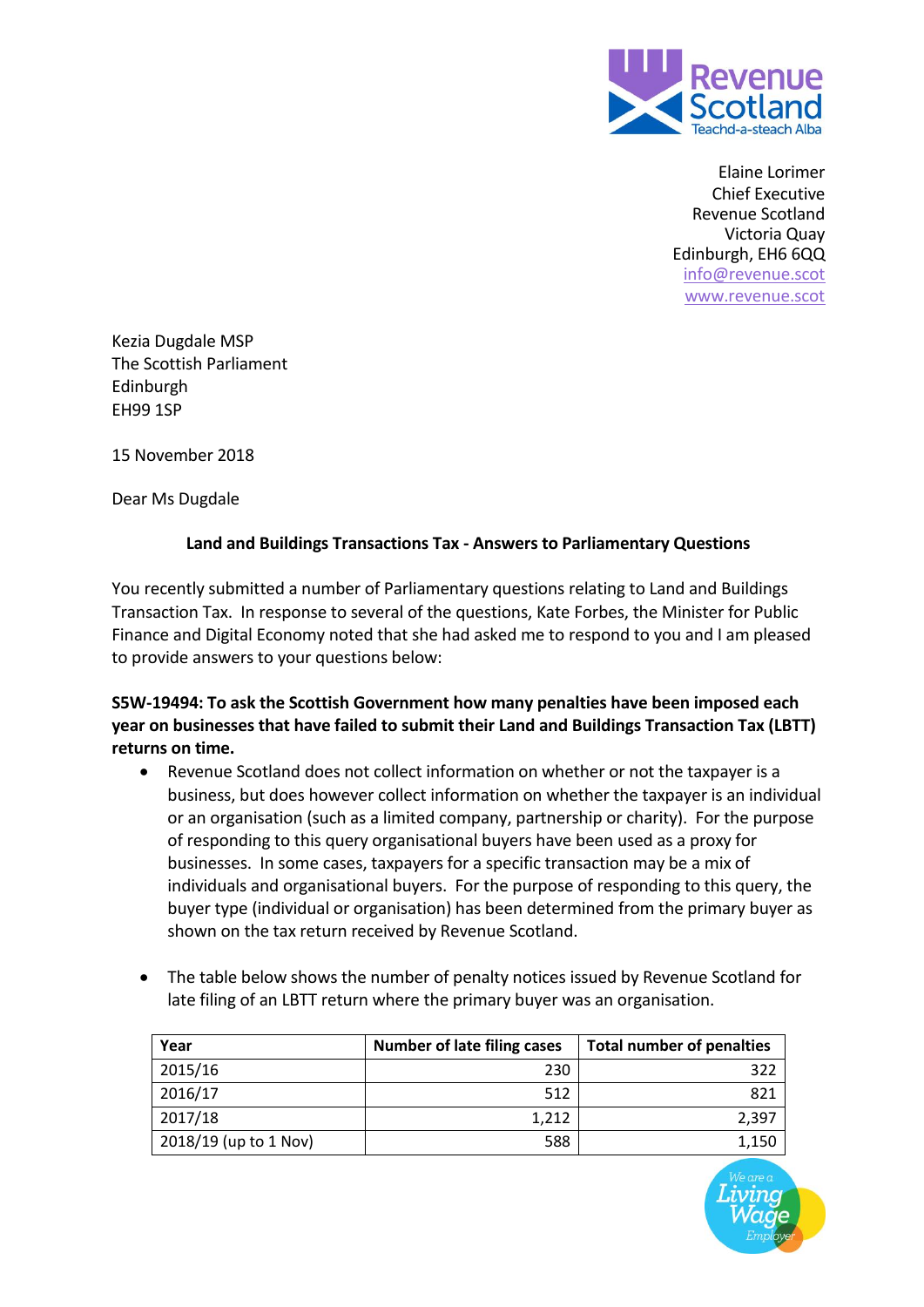

- There may be multiple penalties associated with a penalty case so the total number of penalties created is also shown. For example, if an LBTT return with LBTT declared due is submitted late then the penalty case may include late filing, late payment and interest penalties.
- Revenue Scotland has up to two years from becoming aware of a failure to issue a penalty notice. Some of the penalty notices issued in later years relate to returns that were received in earlier years.

**S5W-19495: To ask the Scottish Government how many Land and Buildings Transaction Tax (LBTT) returns have been submitted following the three-year review return date that were (a) within one to three and (b) over three months late.**

- In relation to LBTT, the date of completion of the land transaction is known as the effective date which is the date at which a liability to tax is triggered. Taxpayers then have 30 days in which to submit a tax return and any payment of tax, known as the filing date.
- Lease review returns are slightly more complicated and the filing date is linked to the effective date of the original tax return. When a taxpayer is required to submit a lease review return then, in most cases, the return must be submitted no later than the filing date which is the effective date of the original lease return plus three years plus 30 days. In some cases the filing date may be based on the relevant date of the original lease return. For the purpose of responding to this query it is assumed that the filing date is based on the effective date of the original lease transaction in all cases.
- The table below shows the number of lease review returns submitted as at 1 November 2018. A total of 2,258 lease reviews had been submitted as at this date. The majority (1,647 or 73 per cent) were submitted on or before the filing date.

| Lease review submitted               | <b>Number</b> | Percentage |
|--------------------------------------|---------------|------------|
| a) On time                           | 1,647         | 73%        |
| b) Less than one month late          | 262           | 12%        |
| c) Between one and three months late | 257           | 11%        |
| d) More than three months late       | 92            | 4%         |
| All                                  | 2,258         | 1በበ%       |

- It should be noted that these numbers and percentages will change over time as more lease review returns are submitted (on time or late).
- The table above does not take account of returns that were due to be submitted during this period but have not yet been received.

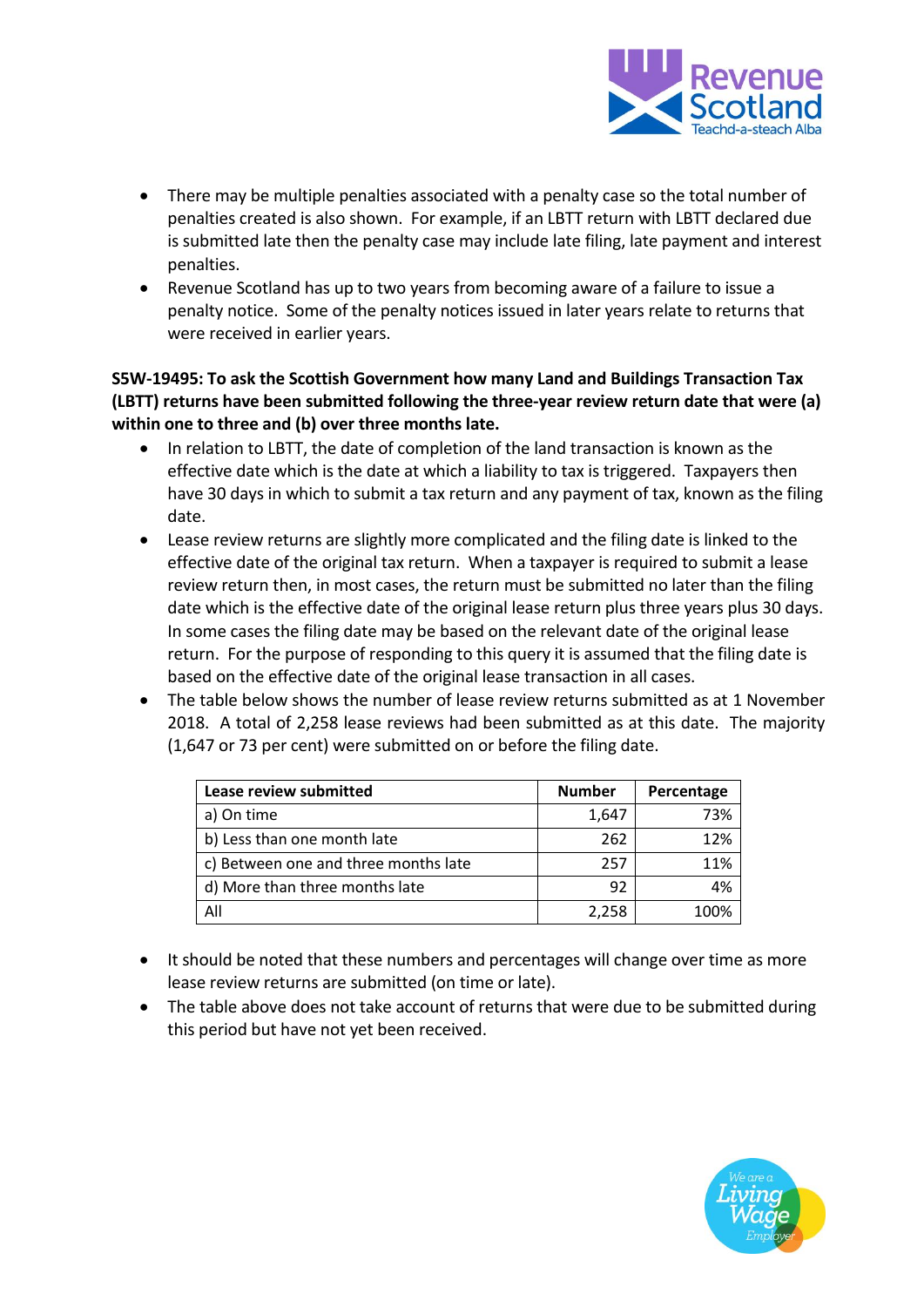

**S5W-19496: To ask the Scottish Government what its response is to reports of leases that were not notifiable for Land and Buildings Transaction Tax (LBTT) purposes being subject to penalties under the LBTT late returns review.**

- When Revenue Scotland receives an LBTT return, we assume that it was submitted because the transaction was notifiable and the return due. We do not routinely interrogate incoming returns to determine whether or not the transactions were notifiable. If we have received a return in relation to a lease, we will expect lease review returns to be submitted on the 3-year review date and on assignation or termination of the lease.
- Penalties for failure to make a return will be assessed if a return we receive appears to be late according to the information contained in it, or where we expect a 3-year lease review return but do not receive one within 30 days following the review date. If we are informed that a transaction was not in fact originally notifiable, we will cancel any penalties which have been assessed for failure to make that return (and any expected further returns) on time. We do not assess penalties against transactions which were not in fact notifiable.

**S5W-19497**: **To ask the Scottish Government what guidance it provides to businesses that are tenants and are being served with Land and Buildings Transaction Tax (LBTT) return reminders after their solicitors filed their initial returns.**

- Although there is no statutory requirement to do so, to help taxpayers (tenants) with tax obligation to make a further return on every third anniversary of the lease, Revenue Scotland issues a lease review return reminder letter to the tenant 3 months before the return is due;
- The Revenue Scotland website contains a 'How to' section to help tenants completing their lease review return. This is available at: [https://www.revenue.scot/land-buildings](https://www.revenue.scot/land-buildings-transaction-tax/guidance/how-to/how-make-online-lbtt-lease-review-return-tenants#overlay-context=land-buildings-transaction-tax/guidance/how-to/how-make-online-lbtt-lease-review-return-tenants)[transaction-tax/guidance/how-to/how-make-online-lbtt-lease-review-return](https://www.revenue.scot/land-buildings-transaction-tax/guidance/how-to/how-make-online-lbtt-lease-review-return-tenants#overlay-context=land-buildings-transaction-tax/guidance/how-to/how-make-online-lbtt-lease-review-return-tenants)[tenants#overlay-context=land-buildings-transaction-tax/guidance/how-to/how-make](https://www.revenue.scot/land-buildings-transaction-tax/guidance/how-to/how-make-online-lbtt-lease-review-return-tenants#overlay-context=land-buildings-transaction-tax/guidance/how-to/how-make-online-lbtt-lease-review-return-tenants)[online-lbtt-lease-review-return-tenants](https://www.revenue.scot/land-buildings-transaction-tax/guidance/how-to/how-make-online-lbtt-lease-review-return-tenants#overlay-context=land-buildings-transaction-tax/guidance/how-to/how-make-online-lbtt-lease-review-return-tenants)
- The website also contains guidance on the legislation relating to LBTT leases;
- Revenue Scotland has also provided additional sources of information to assist tenants, including an information leaflet available to download from its website, and Youtube information videos.
- Support is also available for tenants through the LBTT email-box; emails can be sent to [lbtt@revenue.scot](mailto:lbtt@revenue.scot) and the Revenue Scotland support desk lines are open Monday to Friday 9.00 - 16.00 (T: 03000 200 310).